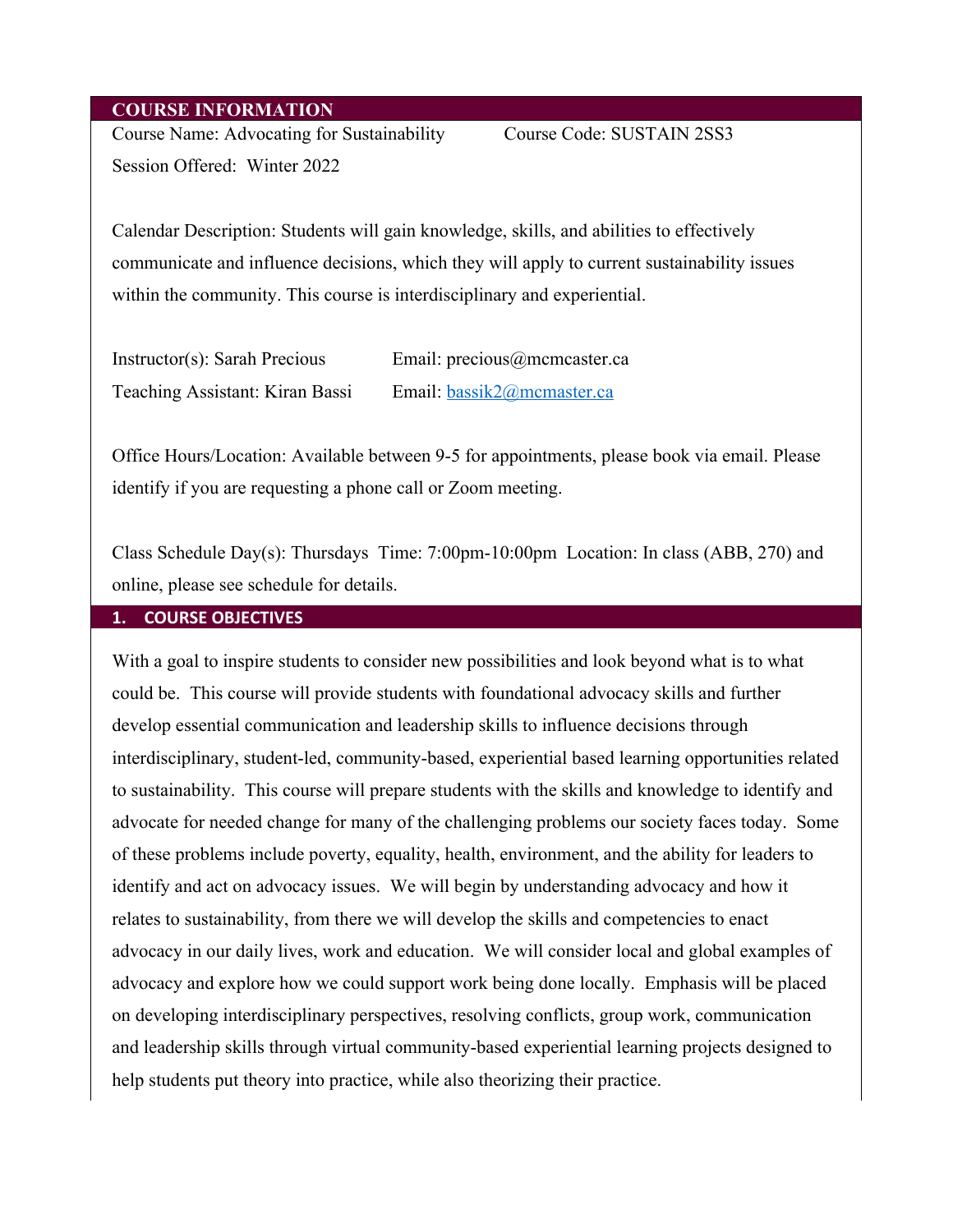#### **2. COURSE SPECIFIC POLICIES**

#### **IMPORTANT NOTES:**

Avenue to Learn will be used specifically for important course-specific updates, for students to submit assignments, and for the instructor to provide assignment feedback and to record grades. It is important to visit Avenue to Learn regularly to be kept informed of any new information. Go to the website (http://avenue.mcmaster.ca/) to find out how to log-on to the course's home page. Please note that this course will be entirely online and make use of virtual platforms such as zoom, Microsoft Teams and other platforms.

### **COURSE STRUCTURE**

SUSTAIN 2SS3 is made up of readings, lectures, and tutorials, all of which are mandatory. -Readings must be completed prior to each class.

-Lecture time will be used to help guide students through the readings and will expand upon key ideas by exploring case studies, current events, and by making connections to general course themes.

-Tutorial time will be used to offer information, guidance, and support for class assignments, which will include the personal reflection and experiential learning. Tutorials will facilitate and support the practical application of course material (lectures and readings).

#### **Group Work**

An objective of this course is to provide students with the opportunity to develop their teamwork and interpersonal skills. Throughout the course, students will be provided with a variety of opportunities for interdisciplinary discussion and group work. If and when challenges or conflicts arise, students should utilize the opportunities to employ strategies to improve the group dynamics going forward. To support formative assessment and feedback on group work skills, students will conduct weekly self and group assessments. Additionally, students will submit an evaluation of contribution along with the submission of each group assignment. If any group members' overall assessment is below 70%, the instructor reserves the right to apply their weighting to the group members overall project grade. For example, if the group's total project grade is an 80% but one group member was assessed at a 69%, that group member would receive a 55% on their overall project. Students are encouraged to work as a team and seek support from the course instructor early on if challenges arise. Initial actions will include a facilitated discussion with all group members focused on listening and seeking first to understand, in order to resolve the conflict and strengthen group dynamics.

### **CLASS ATTENDANCE, PARTICIPATION, & WEEKLY UPDATES TO PROJECT CHAMPIONS**

Students are expected to attend each class and group meeting, be on time and stay for the full duration. Additionally, students are expected to be fully present, which includes removing all potential distractions, demonstrating respect for their own learning and the experience of those around them, and participating in activities and discussions.

Grace will be permitted one time for lateness, missed attendance, lacking participation, or inappropriate or missed weekly meetings. A second instance will require meeting with the course instructor to explore the situation, learn from the experience, and develop a plan for moving forward.

### **ASSIGNMENT SUBMISSION GUIDELINES**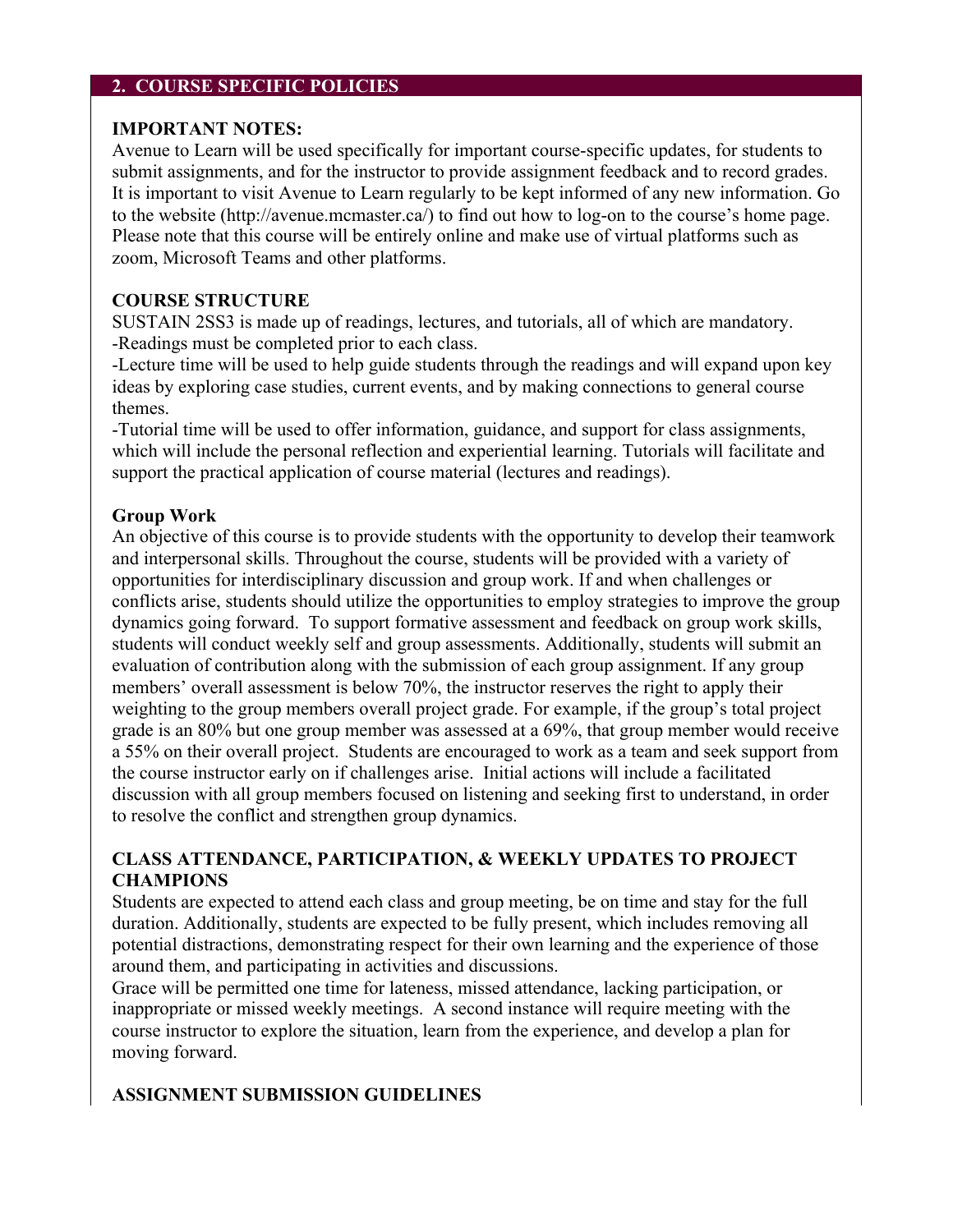Format: To ensure the instructor can include detailed feedback and comments, assignments should be submitted in Word format via Avenue to Learn, unless otherwise stated.

Style: APA Style is preferred, but consistency is of utmost importance. See **OWL** for support.

Late Assignments: Please make arrangements for the submission of any late assignment. A reasonable timeframe would be at least 24-hours before the assignment is due. That being said, the more notice the better. If arrangements are not made, late assignments will be penalized 15% each day, including Saturday, starting at 12:01 am the following day. A maximum of three days will be permitted for late assignments, after which the assignment will receive a grade of zero.

# **REQUIRED READINGS, INSTRUCTIONAL VIDEOS, AND LEARNING RESOURCES**

Consistent with the goals of the Sustainable Future Program, all readings, instructional videos, and learning resources are available via open access, through the McMaster library, or reproduced and posted on Avenue to Learn. There is no required textbook for this course.

# **COURSE DESCRIPTION AND PROCESS**

Some project opportunities for this course will be offered through a collaborative initiative with community organizations and guest lecturers. In completing their project, students will engage in practical research and application through working with individuals, groups and/or organizations on campus and/or within the Hamilton community to develop their advocacy sustainability project. All students will work in groups of 4-5. Groups will be determined based on students' choice of project. Each group will work with a Community Project Champion (CPC), who will assist in guiding students to plan and evaluate their project.

A variety of project opportunities will be made available to students to choose from. Summary descriptions of each project will be made available on the course website in January, with all projects posted before the second class. Additionally, CPCs will virtually attend one of the first few classes to meet with students and to provide more information about the available projects.

Students will then rank all projects, including a brief description about why each of their first three choices is right for them. Students will submit their list of project choices to the course instructor who will formulate project groups considering students' project selection and ranking. Please note that students do not choose their group members. Student should focus on choosing a project that is most in line with their individual learning outcomes and personal interests. Based on individual project selection, groups will be formulated. The course instructor will aim to communicate projects and group members to all students within 24 hours.

Students will conduct regular self-reflections and group evaluations throughout the course and will submit a formal group evaluation at the end of the term.

# **EVALUATION**

Please note that detailed guidelines and marking rubrics for each assignment can be found on Avenue to Learn.

### **3. SCHEDULE**

*This lecture schedule is based upon current university and public health guidelines and may be subject to changes during the term. Any changes to the schedule or course delivery will be communicated on the*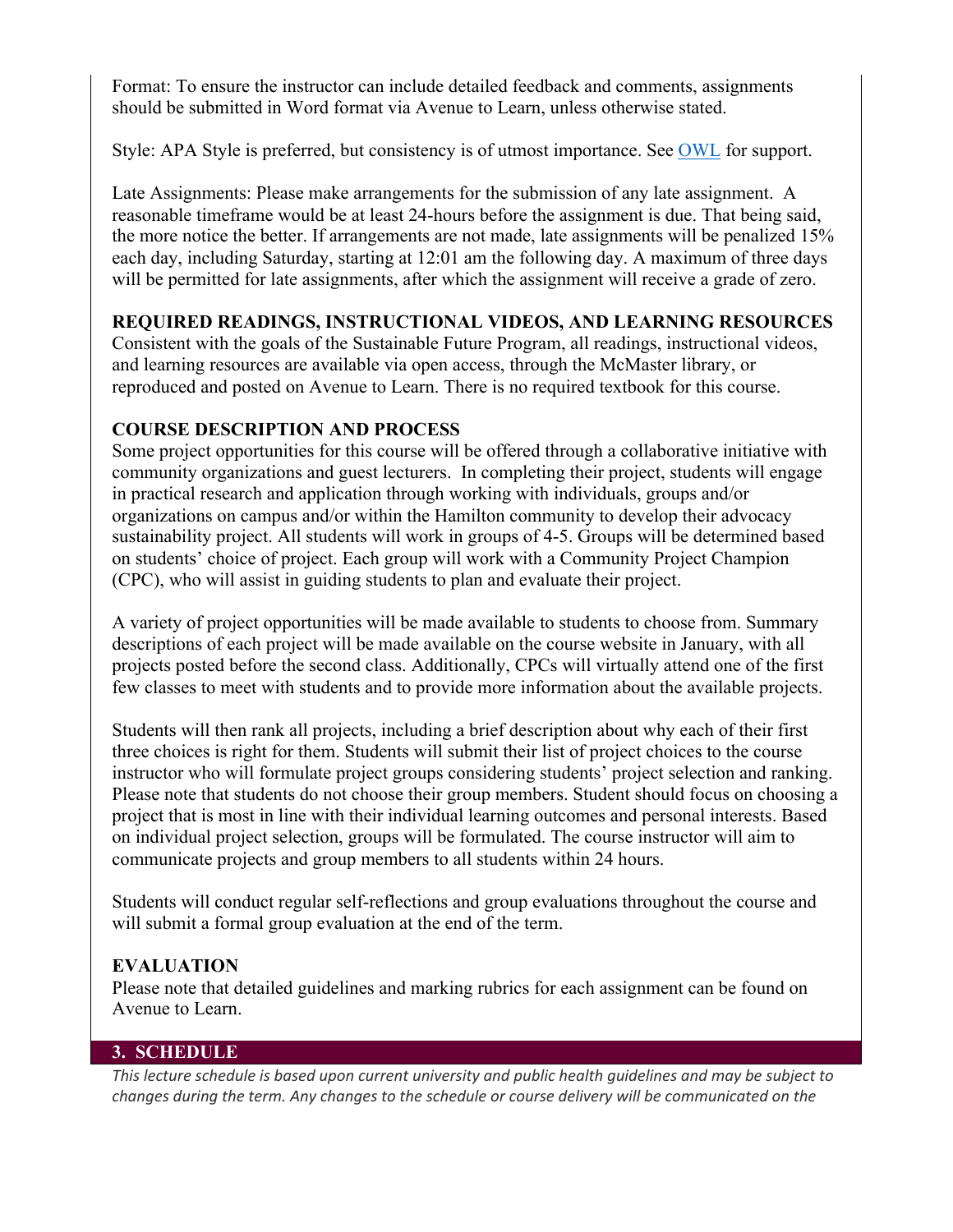*course announcements section on Avenue to Learn. Please check the announcements prior to attending class.*

| <b>CLASS 1</b><br>January 13, 2022<br>Online                                                                           | Introductions, course overview,<br>assignment review, and introduction<br>to the course.<br>Guest: Grace Kuang (Sustain Minor)                                    | Assignments<br>Pre-Work: come prepared for<br>class by looking at the SDG link,<br>watching the video and<br>answering the questions<br>Readings, Due January 20 <sup>th</sup><br>Reflection (Advocacy), Due<br>$\bullet$<br>January 27 <sup>th</sup>                                                                                                              |
|------------------------------------------------------------------------------------------------------------------------|-------------------------------------------------------------------------------------------------------------------------------------------------------------------|--------------------------------------------------------------------------------------------------------------------------------------------------------------------------------------------------------------------------------------------------------------------------------------------------------------------------------------------------------------------|
| <b>CLASS 2</b><br>January 20, 2022<br>Online                                                                           | Community presentations and lecture<br>on creating space and structure for<br>advocacy.                                                                           | List your community project<br>$\bullet$<br>Interests from 1-3, Due January<br>21 <sup>st</sup> at 5pm<br>Have your first group meeting<br>by January 27 <sup>th</sup><br>Reading Due January 27 <sup>th</sup><br>Reminder: Do your background<br>$\bullet$<br>research, start to dive into your<br>project of interest, roughly<br>answer the questions provided. |
| <b>CLASS 3</b><br>January 27, 2022<br>Online                                                                           | Group Project<br>(Tutorial)<br>Guest Speaker: Fairuz Karim, past<br>2SS3 Student, speaking about her<br>experience with the Hamilton Public<br>Washrooms project. | SMART Goals, Due February 3rd<br>$\bullet$<br>Readings February 3rd<br>Have first group meeting with<br>your CPC by February 3rd                                                                                                                                                                                                                                   |
| <b>CLASS 4</b><br>February 3, 2022<br>Online                                                                           | The triple bottom line,<br>Personal/Cultural/Structural and local<br>advocacy discussion.                                                                         | Project Plan, Due February 9th<br>$\bullet$<br>Readings Due February 10th<br>Reflection (Sustainability) Due<br>$\bullet$<br>February 10 <sup>th</sup><br>Submit your first Weekly Group<br>Progress Update Due February<br>4 <sup>th</sup>                                                                                                                        |
| <b>CLASS 5</b><br>February 10, 2022<br>In-Class<br>(Please remember to<br>check A2L for any<br>updates about potential | Knowing your target audience,<br>sources of power, why all advocacy is<br>political, and writing an advocacy<br>letter.                                           | Advocacy Letter, Due February<br>17 <sup>th</sup><br>Readings Due February 17th<br>Summary definition for your<br>leadership theory<br>Keep working on your final<br>project!<br>Weekly Group Progress Update<br>Due February 11th                                                                                                                                 |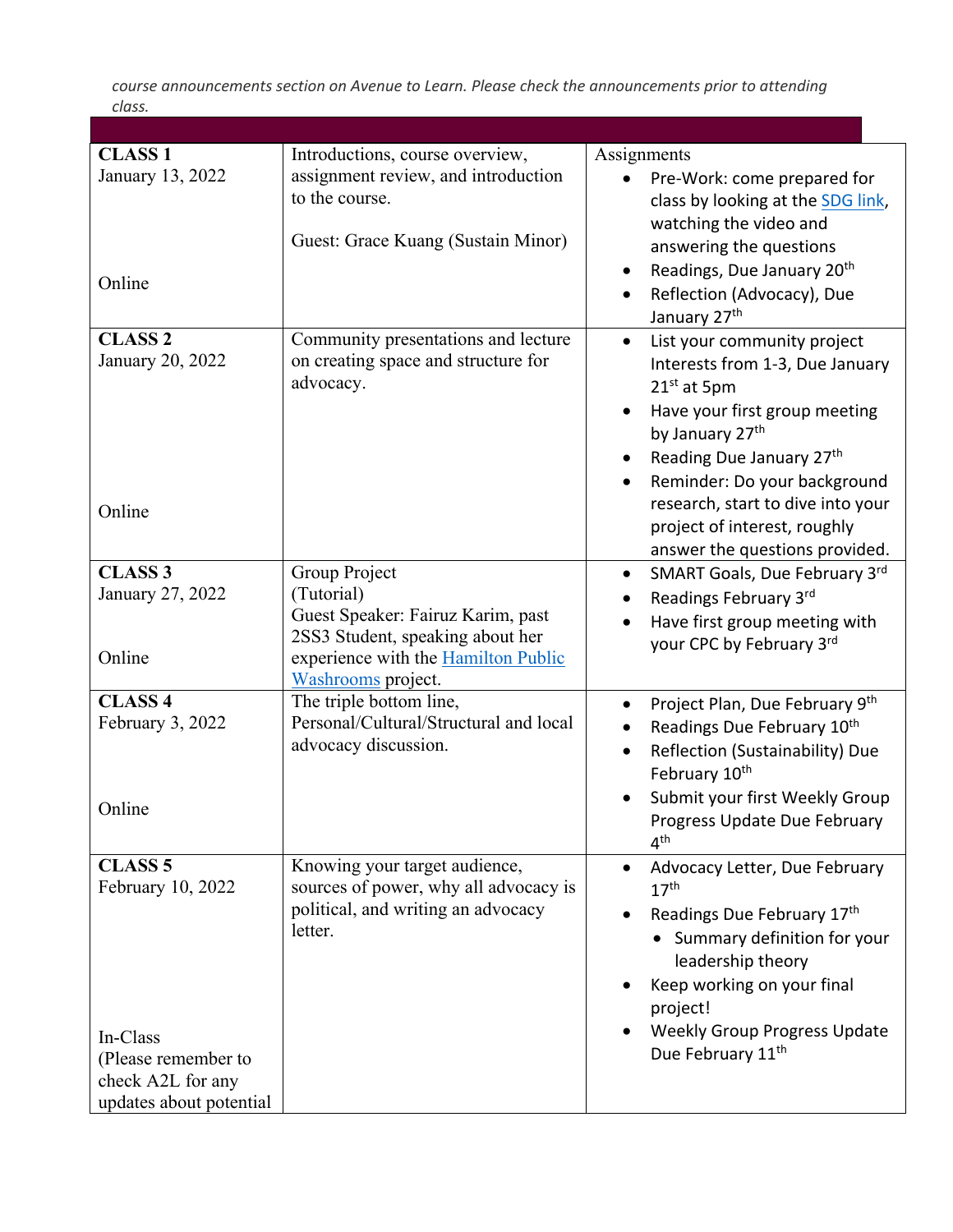| changes to class<br>location)                                                                                                                         |                                                                                                                                                                                                                   |                                                                                                                                                                                                                         |
|-------------------------------------------------------------------------------------------------------------------------------------------------------|-------------------------------------------------------------------------------------------------------------------------------------------------------------------------------------------------------------------|-------------------------------------------------------------------------------------------------------------------------------------------------------------------------------------------------------------------------|
|                                                                                                                                                       |                                                                                                                                                                                                                   |                                                                                                                                                                                                                         |
| <b>CLASS 6</b><br>February 17, 2022<br>Online                                                                                                         | Leadership and soft skills workshop<br>(Tutorial)<br>Guest Speaker: Dr. Alpha Abebe<br>Assistant Professor with the Faculty<br>of Humanities and Lead for African<br>and African Diaspora Studies                 | Advocacy Plan (rough draft) Due<br>$\bullet$<br>February 18th<br>Readings March 3rd<br>Reflection (Leadership) Due<br>$\bullet$<br>March 3rd<br><b>Weekly Group Progress Update</b><br>Due February 18th                |
| <b>CLASS 7</b><br>February 24, 2022                                                                                                                   | Mid-Term Recess, NO CLASS                                                                                                                                                                                         |                                                                                                                                                                                                                         |
| <b>CLASS 8</b><br>March 3, 2022<br>In-Class<br>(Please remember to<br>check A2L for any<br>updates about potential<br>changes to class<br>location)   | Delivery methods of advocacy work,<br>how do you make it happen?                                                                                                                                                  | Rough Draft of Project<br>$\bullet$<br>Materials/Product (if you want<br>feedback) Due March 14th                                                                                                                       |
| <b>CLASS 9</b><br>March 10, 2022<br>Online                                                                                                            | Principles of advocacy, advocacy<br>plan, and engagement principles.<br>Guest Speaker: Sylvia Cheuy<br>(Tutorial)                                                                                                 | Readings Due March 17th<br>$\bullet$<br><b>Weekly Group Progress Update</b><br>Due March 11 <sup>th</sup>                                                                                                               |
| <b>CLASS 10</b><br>March 17, 2022<br>Online                                                                                                           | Evaluation, the lesson and growth in<br>failing.<br>Guest Lecture: Dr. Soren Brothers,<br>environmental scientist and<br>researcher, inaugural Allan and<br>Helaine Shiff Curator of Climate<br>Change at the ROM | Readings Due March 24th<br>$\bullet$<br><b>Weekly Group Progress Update</b><br>Due March 18th                                                                                                                           |
| <b>CLASS 11</b><br>March 24, 2022<br>In-Class<br>(Please remember to<br>check A2L for any<br>updates about potential<br>changes to class<br>location) | How do we sustain advocacy?                                                                                                                                                                                       | <b>Weekly Group Progress Update</b><br>Due March 25 <sup>th</sup><br>Readings Due March 31st<br>Reflection (Failure) Due March<br>31 <sup>st</sup><br><b>Weekly Group Progress Update</b><br>Due March 25 <sup>th</sup> |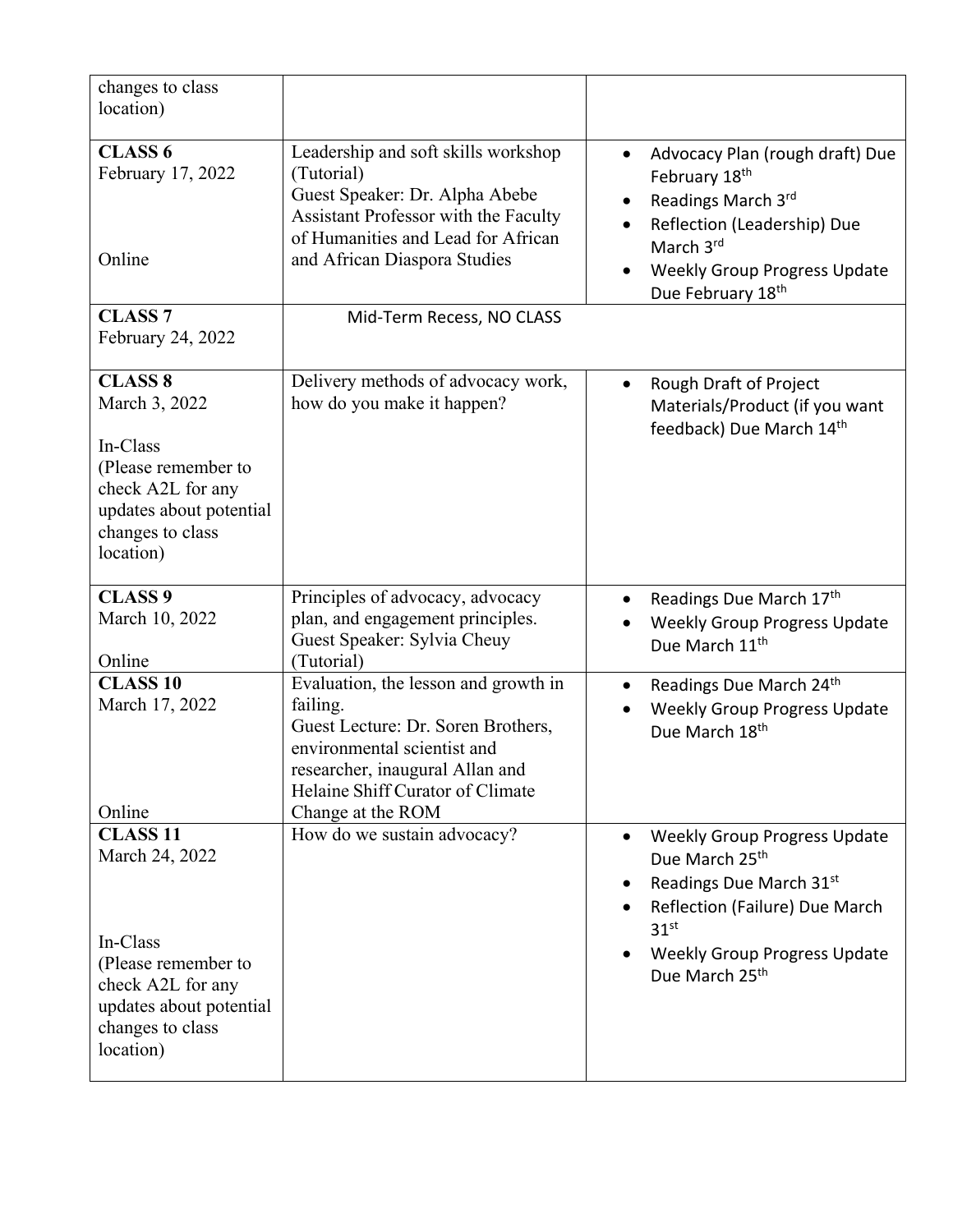| <b>CLASS 12</b><br>March 31, 2022<br>Online<br><b>CLASS 13</b><br>April 7, 2022<br>In-class<br>(Please remember to<br>check A2L for any<br>updates about potential<br>changes to class<br>location)                                                                                                                                                                                                                                     | Social justice, oppression, trends, and<br>advocacy as an attitude.<br>Environmental justice and<br>intersectionality.<br>(Tutorial)<br>Lead: Kiran Bassi<br>In Class Presentations for all final<br>projects<br>Unpacking SUSTAIN 2SS3 and<br>project celebration. |     | Final Project Due April 5th<br><b>Weekly Group Progress Update</b><br>Due April 1st<br>Group Evaluation April 8th<br>Final Reflection Due April 11 <sup>th</sup><br>CPC's invited to attend |
|-----------------------------------------------------------------------------------------------------------------------------------------------------------------------------------------------------------------------------------------------------------------------------------------------------------------------------------------------------------------------------------------------------------------------------------------|---------------------------------------------------------------------------------------------------------------------------------------------------------------------------------------------------------------------------------------------------------------------|-----|---------------------------------------------------------------------------------------------------------------------------------------------------------------------------------------------|
| <b>4. ASSESSMENT OF LEARNING</b>                                                                                                                                                                                                                                                                                                                                                                                                        |                                                                                                                                                                                                                                                                     |     | <b>WEIGHT %</b>                                                                                                                                                                             |
| <b>Advocacy Letter (Individual):</b>                                                                                                                                                                                                                                                                                                                                                                                                    |                                                                                                                                                                                                                                                                     | 10% |                                                                                                                                                                                             |
| Students will develop an advocacy letter based on one of the<br>community projects presented in class. The purpose of this assignment<br>is to learn how to write letters to advocate on behalf of an individual or<br>to bring about change at the personal, cultural or structural level for<br>individuals, groups or communities.<br>Due Dates: February 17th 2022 Time Due: 10:00pm<br>Format: Word, submitted in Avenue to Learn. |                                                                                                                                                                                                                                                                     |     |                                                                                                                                                                                             |
| <b>Reflections (Individual):</b>                                                                                                                                                                                                                                                                                                                                                                                                        |                                                                                                                                                                                                                                                                     | 15% |                                                                                                                                                                                             |
| Students will regularly reflect on course readings and/or lectures as well<br>as on their teamwork. Individual student grades will be calculated based<br>on the quality of their weekly reflections, not the evaluation provided<br>to self and others. This assessment is intended to foster critical<br>reflection, generate discussion, and promote successful teamwork.                                                            |                                                                                                                                                                                                                                                                     |     |                                                                                                                                                                                             |
| Time Due:                                                                                                                                                                                                                                                                                                                                                                                                                               |                                                                                                                                                                                                                                                                     |     |                                                                                                                                                                                             |
| #1- Advocacy: Due January 27th at 10:00pm                                                                                                                                                                                                                                                                                                                                                                                               |                                                                                                                                                                                                                                                                     |     |                                                                                                                                                                                             |
| #2- Sustainability: Due February 10 <sup>th</sup> at 10:00pm                                                                                                                                                                                                                                                                                                                                                                            |                                                                                                                                                                                                                                                                     |     |                                                                                                                                                                                             |
| #3- Leadership: Due March 3rd at 10:00pm                                                                                                                                                                                                                                                                                                                                                                                                |                                                                                                                                                                                                                                                                     |     |                                                                                                                                                                                             |
| #4- Failure: Due March 31 <sup>st</sup> at 10:00pm                                                                                                                                                                                                                                                                                                                                                                                      |                                                                                                                                                                                                                                                                     |     |                                                                                                                                                                                             |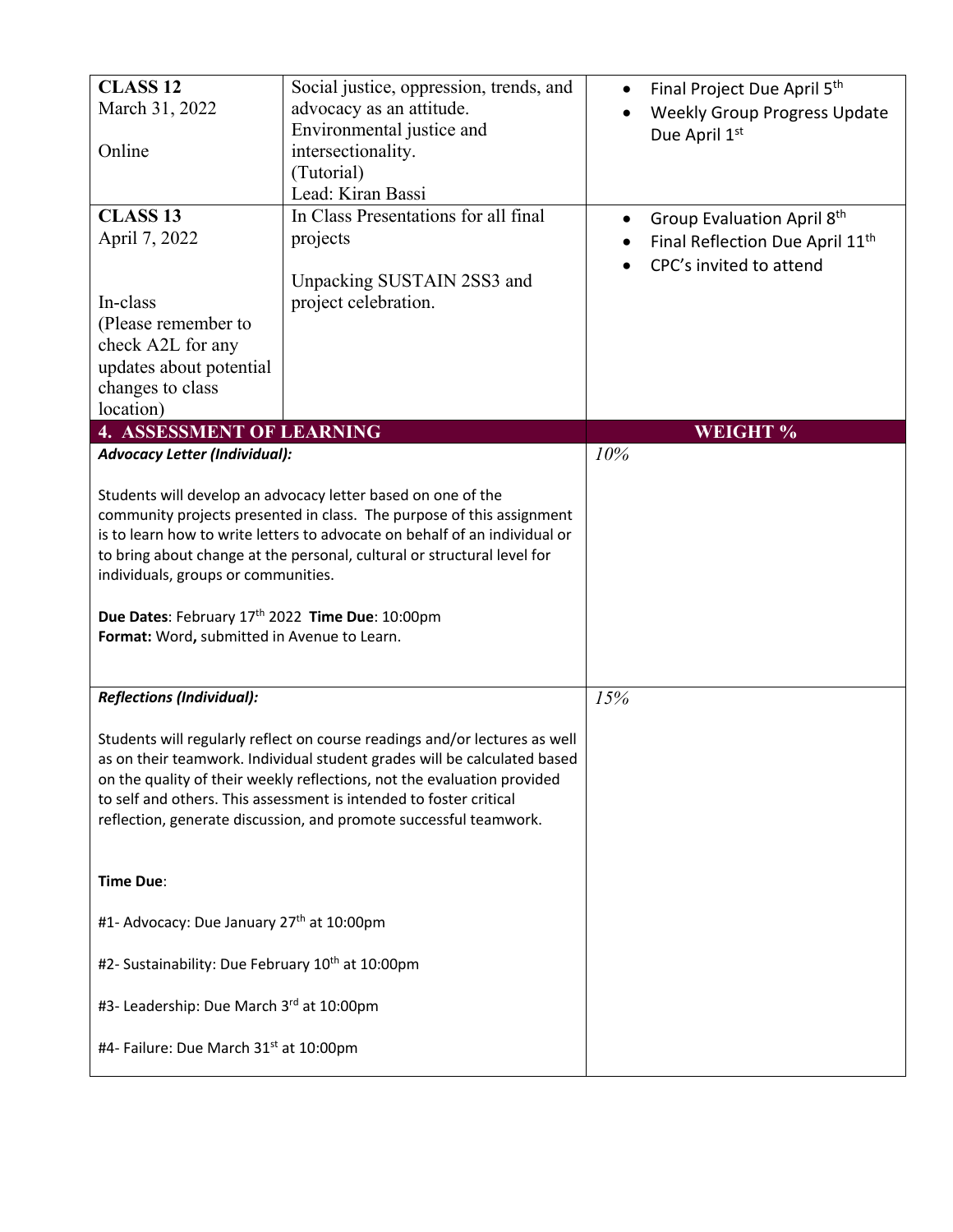| Format: Any format, submitted in Avenue to Learn.                                                                         |     |
|---------------------------------------------------------------------------------------------------------------------------|-----|
| <b>Attendance and Participation (Individual):</b>                                                                         | 15% |
|                                                                                                                           |     |
| Students are expected to attend each class and group meeting, be on                                                       |     |
| time and stay for the full duration. Additionally, students are expected                                                  |     |
| to be fully present, which includes removing all potential distractions,                                                  |     |
| demonstrating respect for their own learning and the experience of                                                        |     |
| those around them, and participating in activities and discussions.                                                       |     |
| Each class two marks will be given, one for participation and one for                                                     |     |
| attendance.                                                                                                               |     |
|                                                                                                                           |     |
|                                                                                                                           |     |
|                                                                                                                           |     |
| Final Project (Group): 45% (broken down into subsections)                                                                 |     |
|                                                                                                                           |     |
| The purpose of the final project is for students to use their knowledge and advocacy skills to develop a plan to advocate |     |
| for a need currently being faced by society today.                                                                        |     |
|                                                                                                                           |     |
| <b>Project Plan (Group):</b>                                                                                              | 5%  |
|                                                                                                                           |     |
| Students in each group will work together to create a project                                                             |     |
| plan road map. This plan will outline the roles and<br>responsibilities of each group member, tasks and deadlines,        |     |
| meeting dates, how work will be reviewed by all members prior                                                             |     |
| to submission, and methods of communication. This plan will                                                               |     |
| be submitted to the instructor prior to work starting on the                                                              |     |
| final project. This plan will serve as a guide for the group as                                                           |     |
| they navigate the project and any divergences that might arise.                                                           |     |
|                                                                                                                           |     |
| Due Dates: February 9th 2022 Time Due: 10:00pm                                                                            |     |
| Format: Word, submitted in Avenue to Learn.                                                                               |     |
|                                                                                                                           |     |
| <b>Advocacy Plan (Group):</b>                                                                                             | 15% |
|                                                                                                                           |     |
| Upon choosing a project and forming a project group, all                                                                  |     |
| members of the group will then work together to prepare an                                                                |     |
| advocacy plan. The group will follow the advocacy plan format.                                                            |     |
| A good plan will clearly explain the why, how, and what of the                                                            |     |
| project, along with the specific actions, deliverables, roles and                                                         |     |
| responsibilities, and timelines required for implementation.                                                              |     |
| The advocacy plan should provide all necessary details and                                                                |     |
| information so the course instructor can understand and the                                                               |     |
| CPC could effectively implement the plan successfully.                                                                    |     |
|                                                                                                                           |     |
| The plan will have a clearly defined advocacy problem,                                                                    |     |
| determined a SMART goal, defined the current context,                                                                     |     |
| developed strategy options, thought through the steps                                                                     |     |
| required for implementation, and considered evaluation                                                                    |     |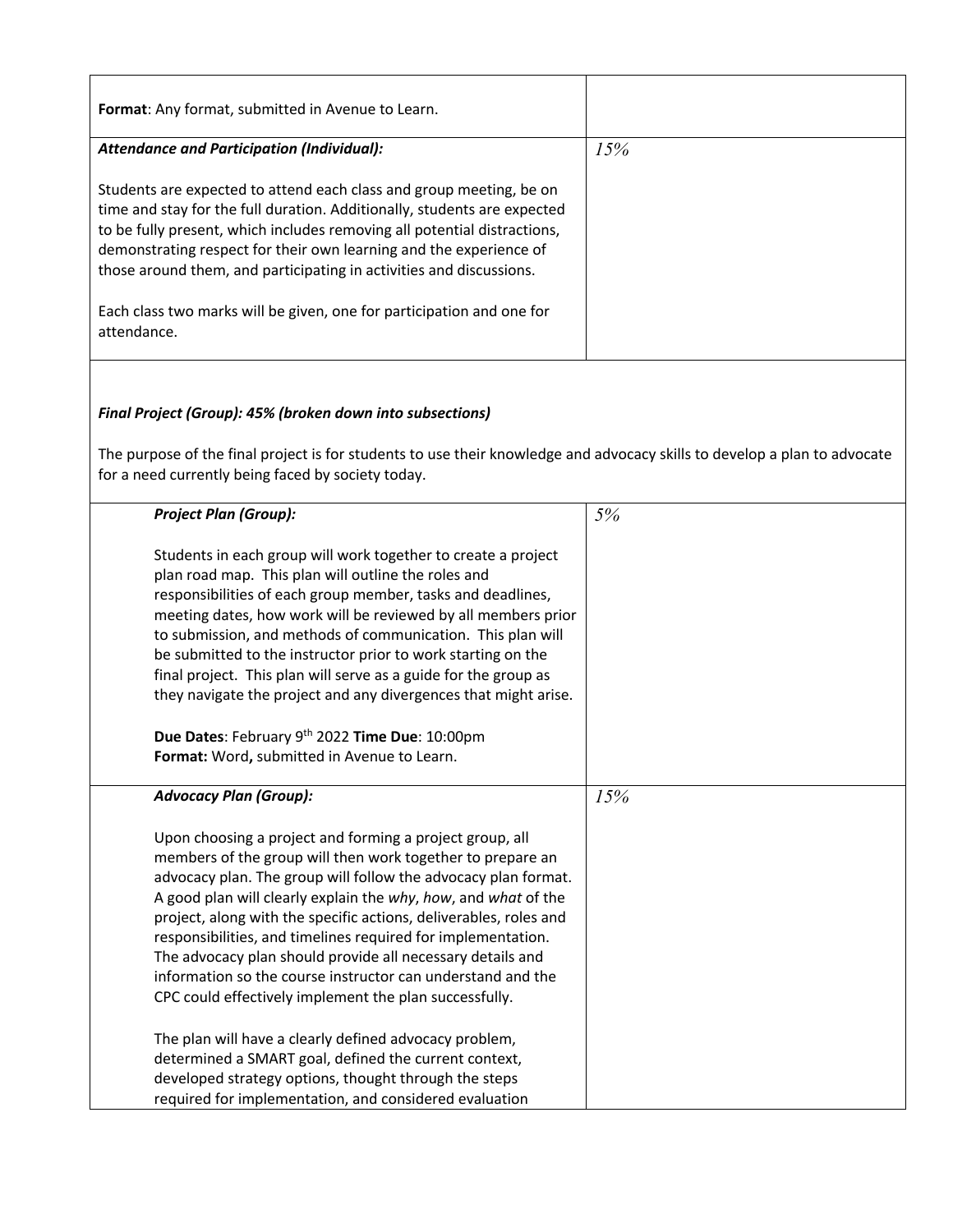| options. The plan will include a timeline for the goals that are<br>feasible, and outline expected challenges with clearly stated<br>methods for managing any negative consequences that could<br>impact implementation of the initiative. The plan should be                                                                                                                  |     |
|--------------------------------------------------------------------------------------------------------------------------------------------------------------------------------------------------------------------------------------------------------------------------------------------------------------------------------------------------------------------------------|-----|
| continuously reviewed, revised, and updated.<br>Students will have their project plan reviewed by their CPC, and<br>course instructor or TA prior to formal submission on the due<br>date below.                                                                                                                                                                               |     |
| Rough Draft (not graded)<br>Due Dates: February 18th 2022 Time Due: 10:00pm<br>Format: Word, submitted in Avenue to Learn.                                                                                                                                                                                                                                                     |     |
| <b>Final Version</b><br>Due Dates: April 5 <sup>th</sup> 2022 Time Due: 10:00pm<br>Format: Word, submitted in Avenue to Learn.                                                                                                                                                                                                                                                 |     |
| Note: Please submit images as JPEG or PNG and in a separate<br>attachment.                                                                                                                                                                                                                                                                                                     |     |
| <b>Weekly group progress updates (Group):</b>                                                                                                                                                                                                                                                                                                                                  | 5%  |
| Each week students will send a weekly update email to their<br>CPC, Instructor, TA, and copying all group members. The<br>update email should include: updates from the past week on<br>the group project; next steps for the coming week; questions<br>needing a reply (if applicable); and the agenda for the next<br>meeting, along with the date, time and meeting method. |     |
| Please note that groups are required to update/converse with<br>their CPC weekly and meet with their CPC a minimum of five<br>times during the semester.                                                                                                                                                                                                                       |     |
| Due Dates: Due Fridays Time Due: 10:00pm<br>Format: To be submitted via email.                                                                                                                                                                                                                                                                                                 |     |
| <b>Final Project (Group):</b>                                                                                                                                                                                                                                                                                                                                                  | 15% |
| Students will prepare a final project report with the following<br>components to support their presentation and to provide to<br>the CPC to use:                                                                                                                                                                                                                               |     |
| Advocacy Plan (refined advocacy plan)<br>٠<br><b>Implementation Plan</b><br>$\bullet$<br>• An outline of the steps the CPC would need to<br>follow to implement your advocacy<br>product/material. This could include training,<br>resources, etc.<br>Evidence to support methods<br>Evaluation tool/methods<br>٠                                                              |     |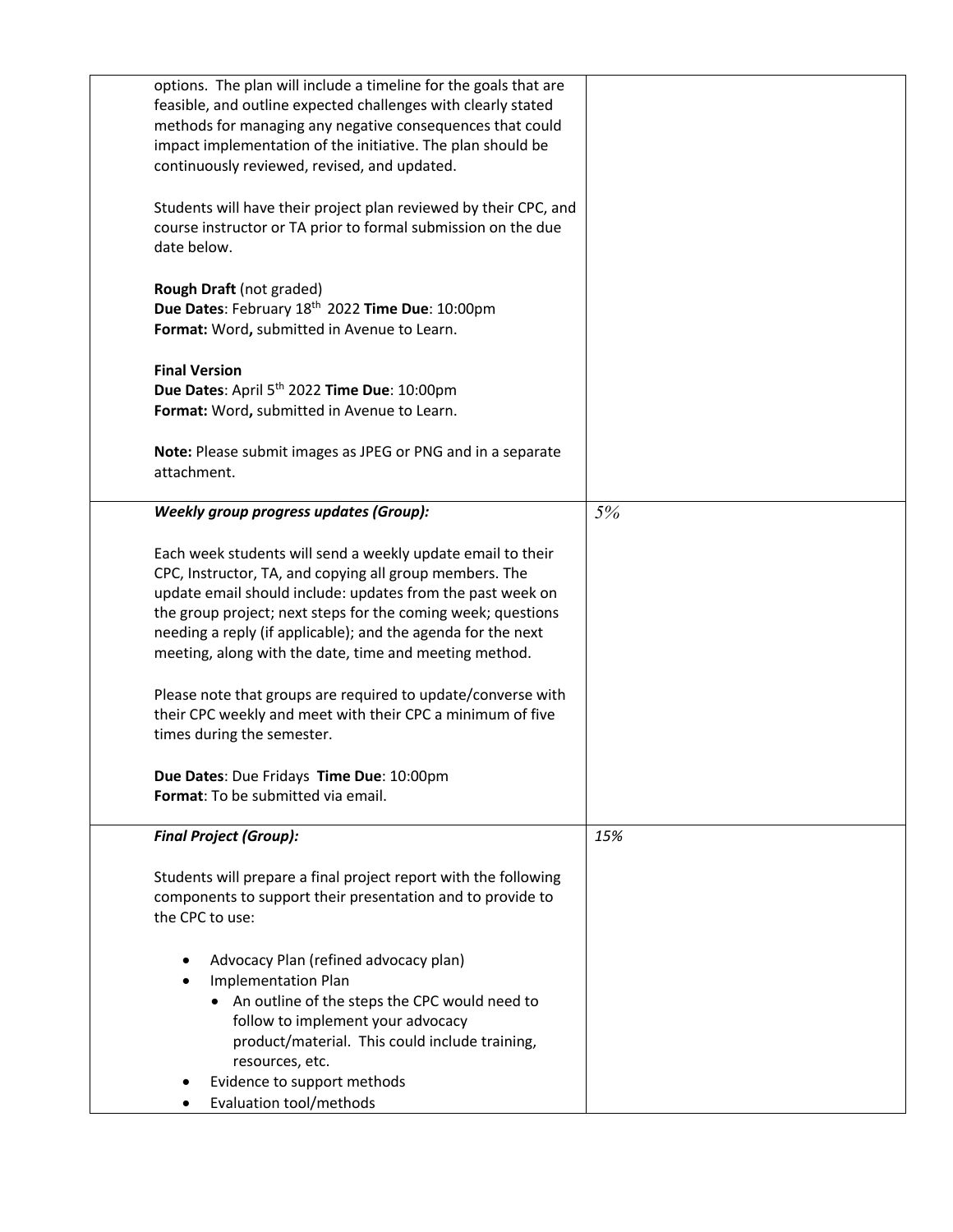| How will you measure the outcomes of your<br>$\bullet$<br>plan/product/materials?<br>Leadership and engagement skills needed<br>٠<br>Advocacy Letter<br>Materials and/or supporting documents<br>Each group will develop one product/material as<br>part of the final project. This could be a report,<br>draft social media campaign, event plan, workshop<br>plan etc. Note that these are not to be<br>implemented by the students. When developing<br>the product/material consider how you would<br>make it easy for the CPC or another group to<br>implement with your plan and materials.                                                                                                                                                                                                                            |     |
|-----------------------------------------------------------------------------------------------------------------------------------------------------------------------------------------------------------------------------------------------------------------------------------------------------------------------------------------------------------------------------------------------------------------------------------------------------------------------------------------------------------------------------------------------------------------------------------------------------------------------------------------------------------------------------------------------------------------------------------------------------------------------------------------------------------------------------|-----|
| Due Date: April 5 <sup>th</sup> 2022 Time Due: 10:00pm<br>Format: Word document, with Materials submitted as<br>appropriate                                                                                                                                                                                                                                                                                                                                                                                                                                                                                                                                                                                                                                                                                                 |     |
| <b>Presentation (Group):</b>                                                                                                                                                                                                                                                                                                                                                                                                                                                                                                                                                                                                                                                                                                                                                                                                | 10% |
| Each group will prepare and deliver a five minute presentation<br>and be prepared for a five minute question and answer period<br>on their final project to the class. This presentation will provide<br>an overview of their project, implementation plan, supporting<br>materials, lessons learned, and opposing views considered.<br>Consider your leadership styles and how your environment can<br>be used to support your presentation. Classmates will be<br>invited to participate by offering suggestions for an area of<br>growth, an area of strength, and a question raised by the<br>presentation.<br>Due Dates: April 7 <sup>th</sup> 2022 Time Due: in class<br>Format: Presentation to occur online via Zoom.<br>Slides/presentation materials to be handed in by 10:00pm on<br>April 7 <sup>th</sup> 2022. |     |
| <b>Final Reflection (Individual)</b>                                                                                                                                                                                                                                                                                                                                                                                                                                                                                                                                                                                                                                                                                                                                                                                        | 10% |
| Each student will establish personal and learning goals at the start of<br>the semester setting SMART goals for themselves and will strive to<br>accomplish these goals by the end of the course. Students are<br>encouraged to utilize their weekly self-reflections or a personal journal<br>to reflect on their experiences and learning. Students are then<br>encouraged to pull from these personal reflections to prepare one<br>formal reflection of academic quality. Students are encouraged to<br>reflect on the challenges they faced, things that worked well, what they<br>could have done differently, and how they can continue their learning.                                                                                                                                                              |     |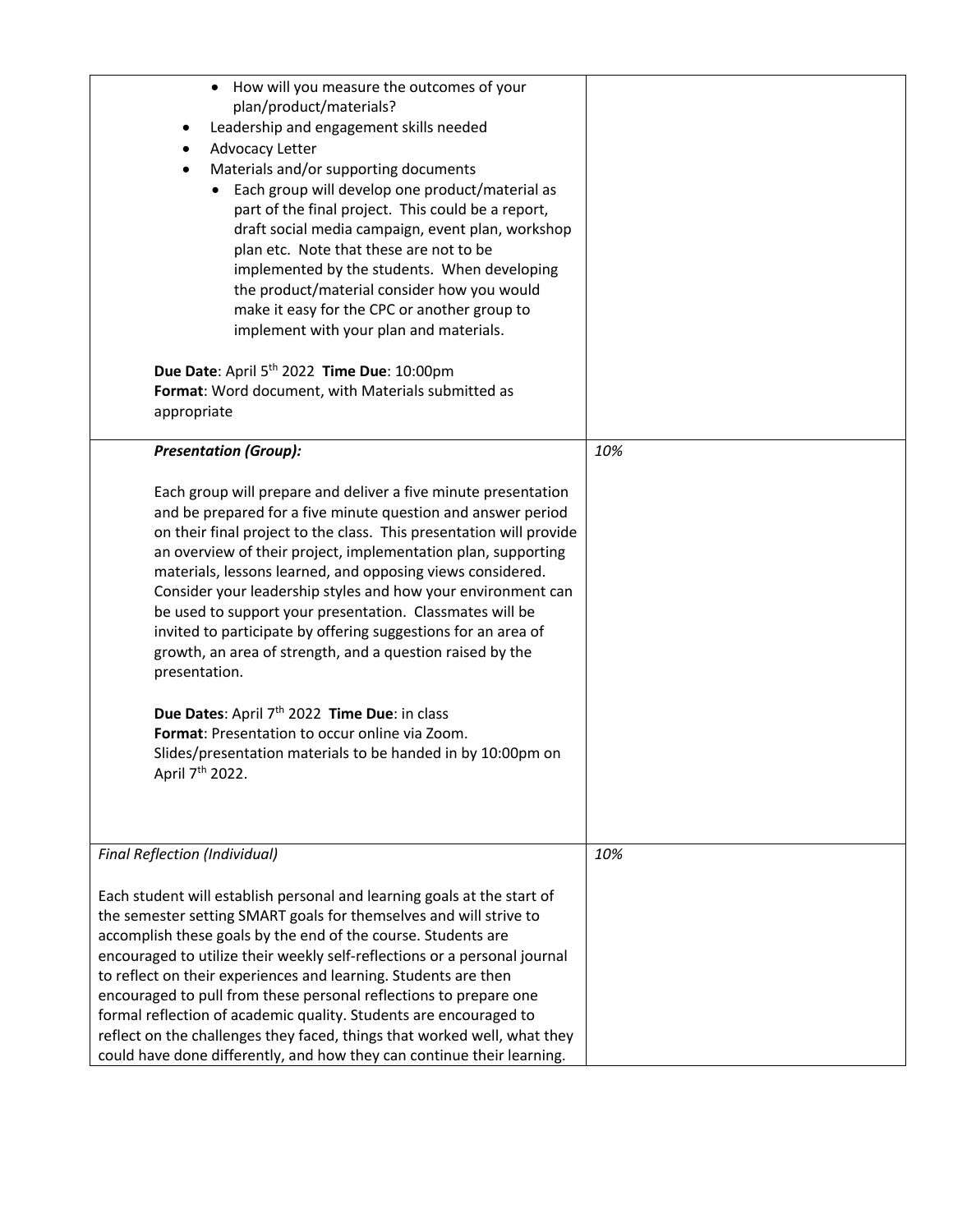| Each student will prepare one reflection paper, addressing the                                                                                                                                                                                                                                                                                                                                                                                                                                                                                                                                                                                                                                                                                                                                                                                   |  |  |
|--------------------------------------------------------------------------------------------------------------------------------------------------------------------------------------------------------------------------------------------------------------------------------------------------------------------------------------------------------------------------------------------------------------------------------------------------------------------------------------------------------------------------------------------------------------------------------------------------------------------------------------------------------------------------------------------------------------------------------------------------------------------------------------------------------------------------------------------------|--|--|
| following:                                                                                                                                                                                                                                                                                                                                                                                                                                                                                                                                                                                                                                                                                                                                                                                                                                       |  |  |
|                                                                                                                                                                                                                                                                                                                                                                                                                                                                                                                                                                                                                                                                                                                                                                                                                                                  |  |  |
| 1. Recount your experience within this course, and discuss your<br>learning. You may choose a theme related to one of your<br>learning goals, your project plan, or even something you did<br>not expect to learn.<br>2. Reflect on the SMART goal you set at the beginning of the<br>semester, did you meet your goal, what did you learn?<br>What contributed to your learning this semester and how did it<br>3.<br>happen?<br>How will you apply this new knowledge to your field of study?<br>4.<br>And what impact do you think it could have?<br>What aspects of the course (readings, lectures, leadership,<br>5.<br>workshops, etc) supported your experiential learning? Make<br>connections using three sources demonstrating how your<br>experiences can be better understood in relation to the course<br>material, and vice versa. |  |  |
|                                                                                                                                                                                                                                                                                                                                                                                                                                                                                                                                                                                                                                                                                                                                                                                                                                                  |  |  |
| Students are encouraged to draw from readings, self-reflections,<br>lectures, and workshops to support their work. Your reflection is your                                                                                                                                                                                                                                                                                                                                                                                                                                                                                                                                                                                                                                                                                                       |  |  |
| own personal learning journey and needs to be supported by evidence.                                                                                                                                                                                                                                                                                                                                                                                                                                                                                                                                                                                                                                                                                                                                                                             |  |  |
|                                                                                                                                                                                                                                                                                                                                                                                                                                                                                                                                                                                                                                                                                                                                                                                                                                                  |  |  |
| Due Dates: April 11 <sup>th</sup> 2022 Time Due: 10:00pm                                                                                                                                                                                                                                                                                                                                                                                                                                                                                                                                                                                                                                                                                                                                                                                         |  |  |
| Format: Word format.                                                                                                                                                                                                                                                                                                                                                                                                                                                                                                                                                                                                                                                                                                                                                                                                                             |  |  |
| Word Limit: 2,000 words (Flexible. Do not feel pressured to reach 2000                                                                                                                                                                                                                                                                                                                                                                                                                                                                                                                                                                                                                                                                                                                                                                           |  |  |
| or constrained to keep within it)                                                                                                                                                                                                                                                                                                                                                                                                                                                                                                                                                                                                                                                                                                                                                                                                                |  |  |
| Sources: Minimum of three sources, at least one from class/readings<br>and at least one outside source.                                                                                                                                                                                                                                                                                                                                                                                                                                                                                                                                                                                                                                                                                                                                          |  |  |
| Rubric: Evaluation for the final reflection will be based on the                                                                                                                                                                                                                                                                                                                                                                                                                                                                                                                                                                                                                                                                                                                                                                                 |  |  |
| information found in the Report on Guided Reflection.                                                                                                                                                                                                                                                                                                                                                                                                                                                                                                                                                                                                                                                                                                                                                                                            |  |  |
| <b>5. LEARNING OUTCOMES</b>                                                                                                                                                                                                                                                                                                                                                                                                                                                                                                                                                                                                                                                                                                                                                                                                                      |  |  |
| Demonstrate a deep understanding of local advocacy and sustainability issues and their                                                                                                                                                                                                                                                                                                                                                                                                                                                                                                                                                                                                                                                                                                                                                           |  |  |
| interconnectedness within a broader system through written assignments, discussions, and practical                                                                                                                                                                                                                                                                                                                                                                                                                                                                                                                                                                                                                                                                                                                                               |  |  |
| application.                                                                                                                                                                                                                                                                                                                                                                                                                                                                                                                                                                                                                                                                                                                                                                                                                                     |  |  |
| Apply essential advocacy and soft skills within an interdisciplinary setting, including project planning,                                                                                                                                                                                                                                                                                                                                                                                                                                                                                                                                                                                                                                                                                                                                        |  |  |
| implementation, problem solving, teamwork, and communication to influence decisions.                                                                                                                                                                                                                                                                                                                                                                                                                                                                                                                                                                                                                                                                                                                                                             |  |  |
| Generate solutions to problems and evaluate outcomes through conducting research and implementing                                                                                                                                                                                                                                                                                                                                                                                                                                                                                                                                                                                                                                                                                                                                                |  |  |
| critical thinking and interdisciplinary problem-solving skills.                                                                                                                                                                                                                                                                                                                                                                                                                                                                                                                                                                                                                                                                                                                                                                                  |  |  |
| Create meaning by generating connections between academic theory and action through reflection.                                                                                                                                                                                                                                                                                                                                                                                                                                                                                                                                                                                                                                                                                                                                                  |  |  |
| <b>6. COMMUNICATIONS</b>                                                                                                                                                                                                                                                                                                                                                                                                                                                                                                                                                                                                                                                                                                                                                                                                                         |  |  |
| It is the student's responsibility to:                                                                                                                                                                                                                                                                                                                                                                                                                                                                                                                                                                                                                                                                                                                                                                                                           |  |  |
| Maintain current contact information with the University, including address, phone numbers, and<br>$\bullet$                                                                                                                                                                                                                                                                                                                                                                                                                                                                                                                                                                                                                                                                                                                                     |  |  |
| emergency contact information.                                                                                                                                                                                                                                                                                                                                                                                                                                                                                                                                                                                                                                                                                                                                                                                                                   |  |  |
| Use the University provided e-mail address or maintain a valid forwarding e-mail address.<br>$\bullet$                                                                                                                                                                                                                                                                                                                                                                                                                                                                                                                                                                                                                                                                                                                                           |  |  |

• Regularly check the official University communications channels. Official University communications are considered received if sent by postal mail, by fax, or by e-mail to the student's designated primary e-mail account via their "@mcmaster.ca" alias.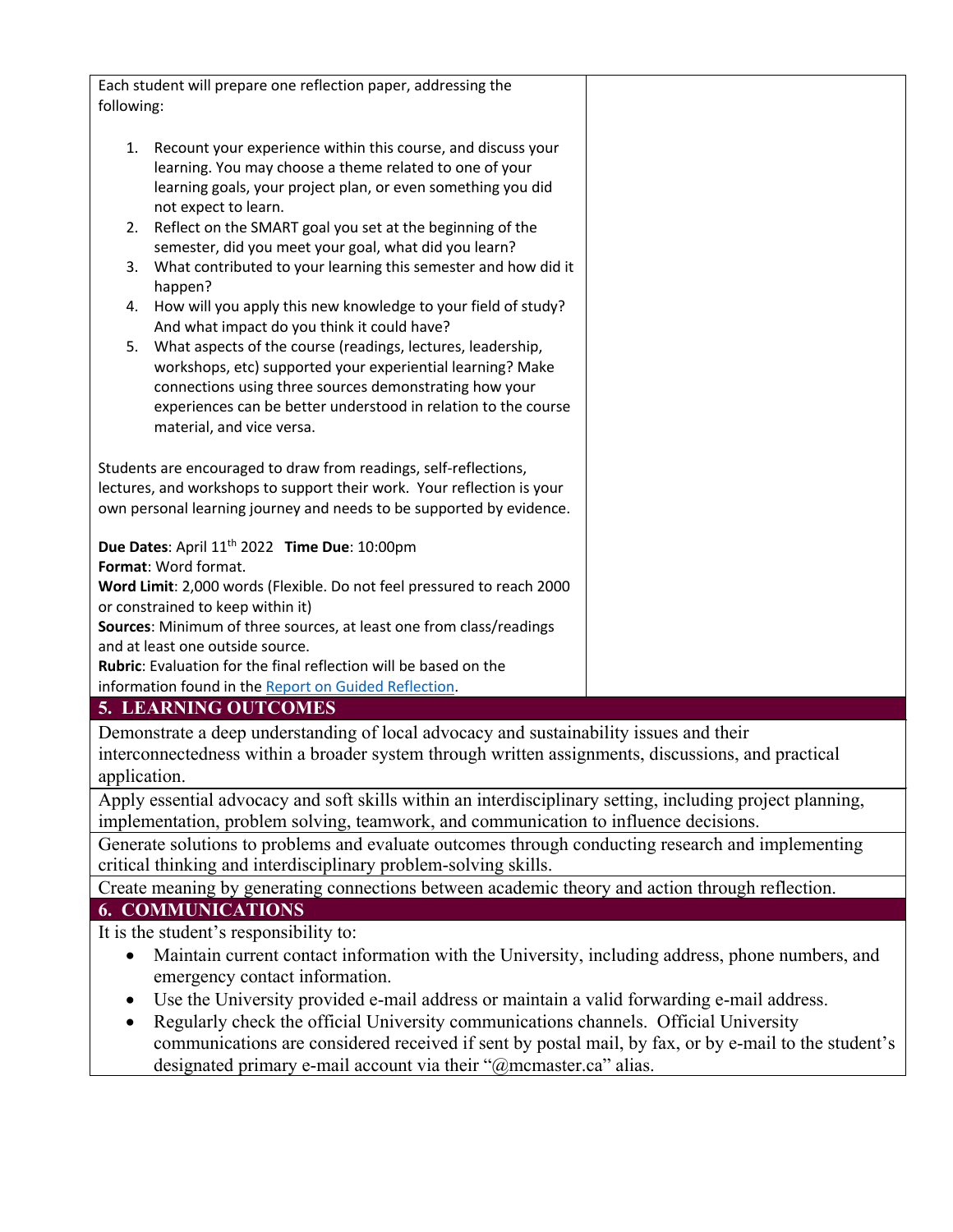- Accept that forwarded e-mails may be lost and that e-mail is considered received if sent via the student's @mcmaster.ca alias.
- Check the McMaster/Avenue email and course websites on a regular basis during the term.

### **7. POLICIES**

# **ACADEMIC INTEGRITY**

You are expected to exhibit honesty and use ethical behaviour in all aspects of the learning process. Academic credentials you earn are rooted in principles of honesty and academic integrity. **It is your responsibility to understand what constitutes academic dishonesty.**

Academic dishonesty is to knowingly act or fail to act in a way that results or could result in unearned academic credit or advantage. This behaviour can result in serious consequences, e.g. the grade of zero on an assignment, loss of credit with a notation on the transcript (notation reads: "Grade of F assigned for academic dishonesty"), and/or suspension or expulsion from the university. For information on the various types of academic dishonesty please refer to the *Academic Integrity Policy*, located at https://secretariat.mcmaster.ca/university-policies-procedures- guidelines/

The following illustrates only three forms of academic dishonesty:

- plagiarism, e.g. the submission of work that is not one's own or for which other credit has been obtained.
- improper collaboration in group work.
- copying or using unauthorized aids in tests and examinations.

## **AUTHENTICITY / PLAGIARISM DETECTION**

*Some courses may* use a web-based service (Turnitin.com) to reveal authenticity and ownership of student submitted work. For courses using such software, students will be expected to submit their work electronically either directly to Turnitin.com or via an online learning platform (e.g. A2L, etc.) using plagiarism detection (a service supported by Turnitin.com) so it can be checked for academic dishonesty.

Students who do not wish their work to be submitted through the plagiarism detection software must inform the Instructor before the assignment is due. No penalty will be assigned to a student who does not submit work to the plagiarism detection software. **All submitted work is subject to normal verification that standards of academic integrity have been upheld** (e.g., on-line search, other software, etc.). For more details about McMaster's use of Turnitin.com please go to www.mcmaster.ca/academicintegrity.

# **COURSES WITH AN ON-LINE ELEMENT**

*Some courses may* use on-line elements (e.g. e-mail, Avenue to Learn (A2L), LearnLink, web pages, capa, Moodle, ThinkingCap, etc.). Students should be aware that, when they access the electronic components of a course using these elements, private information such as first and last names, user names for the McMaster e-mail accounts, and program affiliation may become apparent to all other students in the same course. The available information is dependent on the technology used. Continuation in a course that uses on-line elements will be deemed consent to this disclosure. If you have any questions or concerns about such disclosure please discuss this with the course instructor.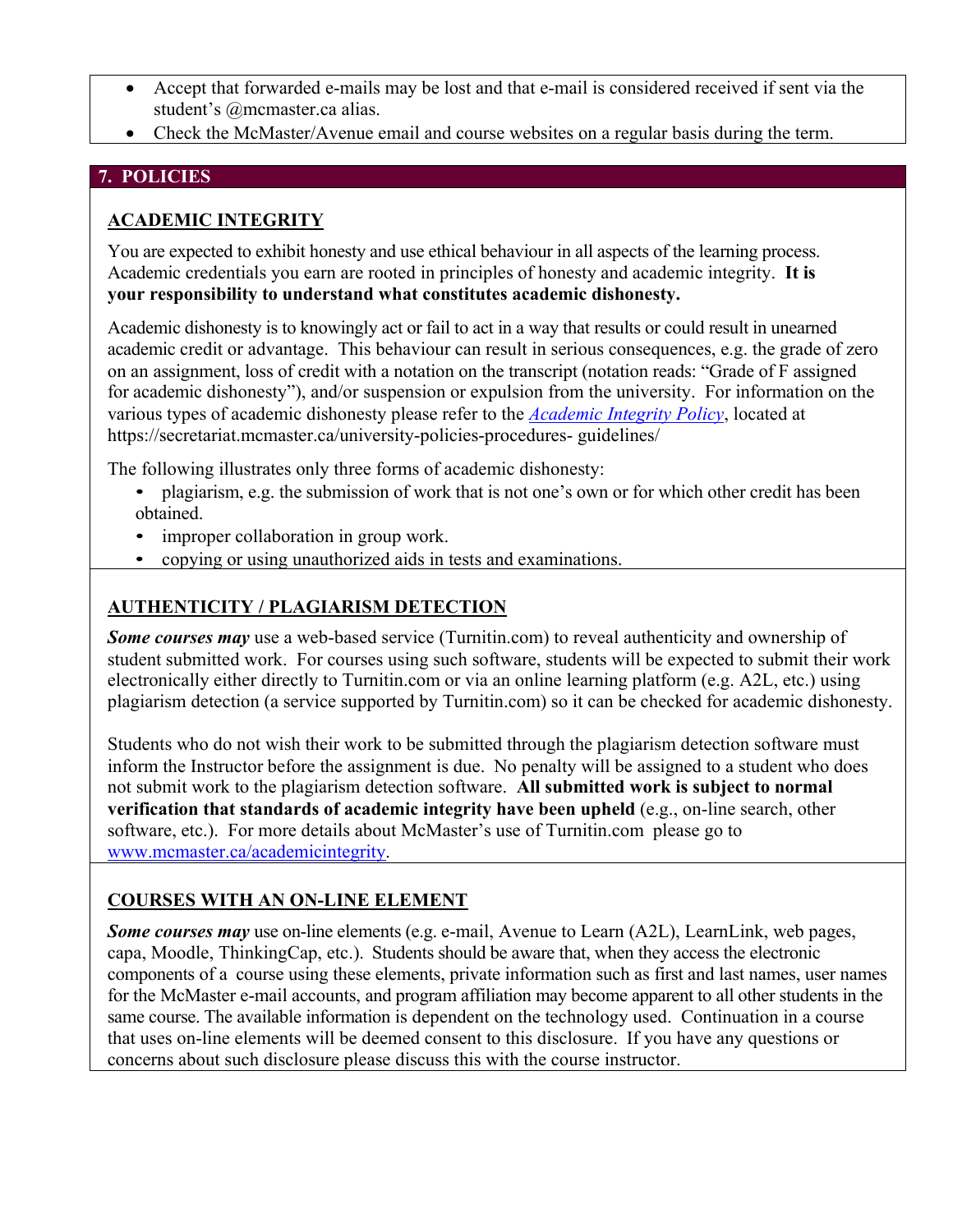# **ONLINE PROCTORING**

**Some courses may** use online proctoring software for tests and exams. This software may require students to turn on their video camera, present identification, monitor and record their computer activities, and/or lock/restrict their browser or other applications/software during tests or exams. This software may be required to be installed before the test/exam begins.

# **CONDUCT EXPECTATIONS**

As a McMaster student, you have the right to experience, and the responsibility to demonstrate, respectful and dignified interactions within all of our living, learning and working communities. These expectations are described in the *Code of Student Rights & Responsibilities* (the "Code"). All students share the responsibility of maintaining a positive environment for the academic and personal growth of all McMaster community members, **whether in person or online**.

It is essential that students be mindful of their interactions online, as the Code remains in effect in virtual learning environments. The Code applies to any interactions that adversely affect, disrupt, or interfere with reasonable participation in University activities. Student disruptions or behaviours that interfere with university functions on online platforms (e.g. use of Avenue 2 Learn, WebEx or Zoom for delivery), will be taken very seriously and will be investigated. Outcomes may include restriction or removal of the involved students' access to these platforms.

# **ACADEMIC ACCOMMODATION OF STUDENTS WITH DISABILITIES**

Students with disabilities who require academic accommodation must contact Student Accessibility Services (SAS) at 905-525-9140 ext. 28652 or sas@mcmaster.ca to make arrangements with a Program Coordinator. For further information, consult McMaster University's *Academic Accommodation of Students with Disabilities* policy.

# **PROTECTION OF PRIVACY ACT (FIPPA)**

 The Freedom of Information and Protection of Privacy Act (FIPPA) applies to universities. Instructors should take care to protect student names, student numbers, grades and all other personal information at all times. For example, the submission and return of assignments and the posting of grades must be done in a manner that ensures confidentiality - see http://www.mcmaster.ca/univsec/fippa/fippa.cfm

# **REQUESTS FOR RELIEF FOR MISSED ACADEMIC TERM WORK**

McMaster Student Absence Form (MSAF): In the event of an absence for medical or other reasons, students should review and follow the Academic Regulation in the Undergraduate Calendar "Requests for Relief for Missed Academic Term Work".

### **ACADEMIC ACCOMMODATION FOR RELIGIOUS, INDIGENOUS OR SPIRITUAL OBSERVANCES (RISO)**

Students requiring academic accommodation based on religious, indigenous or spiritual observances should follow the procedures set out in the RISO policy. Students should submit their request to their Faculty Office *normally within 10 working days* of the beginning of term in which they anticipate a need for accommodation or to the Registrar's Office prior to their examinations. Students should also